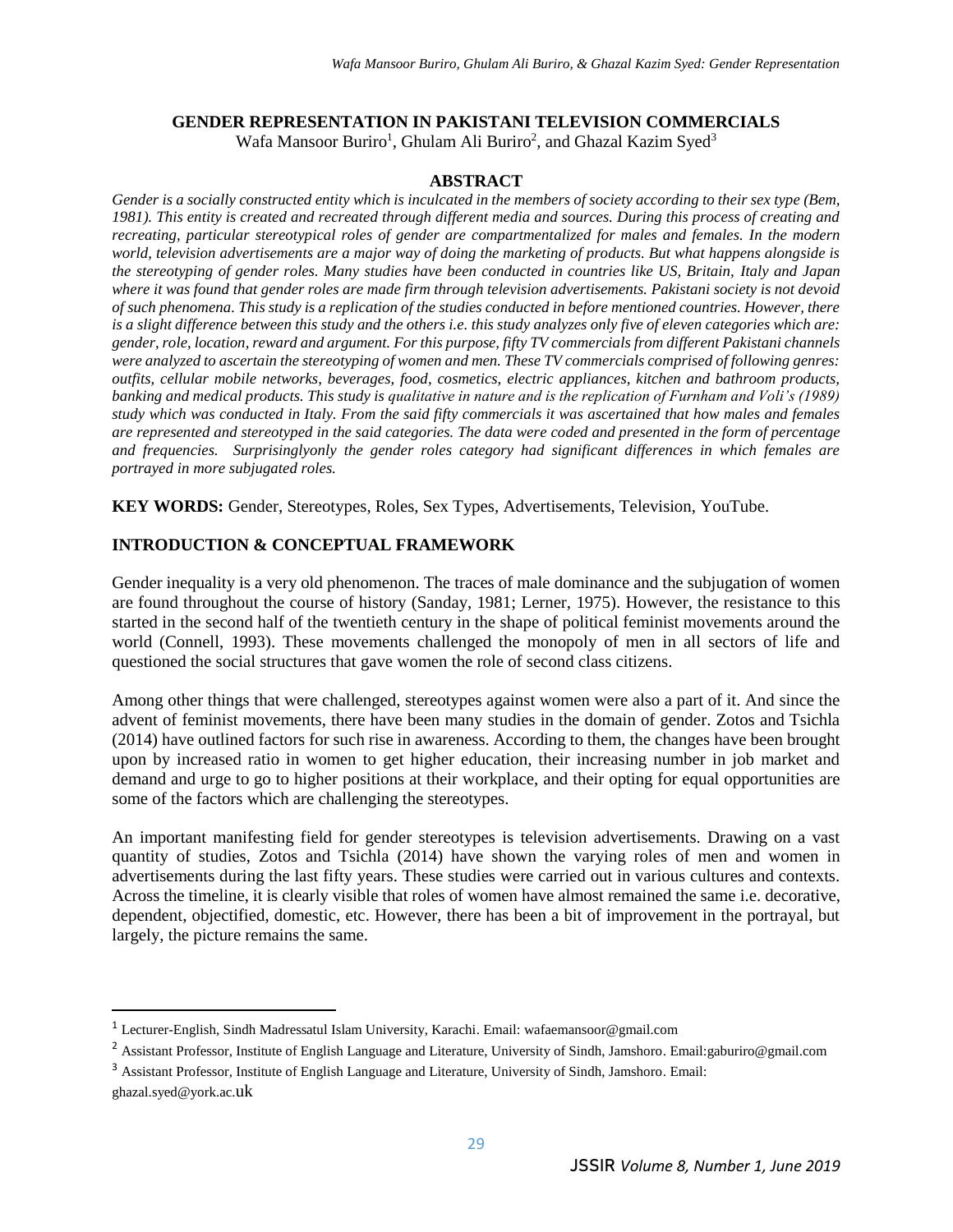Dominick and Rauch (1972) conclude that women are stereotyped and their role is defined as of decorative (sex objects) or useful (housewives and mothers), but hardly ever as professionals or working wives. Their study shows that women's place is in home and most of the jobs outside home are performed by men. Women were shown in kitchen and bathroom related advertisements in 75% ads. More than half of the women were shown as dependent housewives. Advertisements received a lot of criticism by the writers saying that there are thousands of ladies working in various fields but the ads only show the women working in home or acting as housewives. Even if they are shown outside the home doing any job, these are subordinate jobs or they are found giving beauty tips to each other. Thus, the study confirms the existence of conventional gender stereotyping in society in the tv advertisements.

Signorelli, McLeod, and Healy (1994) found out that gender stereotyping is done in ads on a music channel. They found that women appeared less but when they did their role was that of provocative and an object for men's gaze. Their study confirms that the type of product being used was also characterized with gender stereotyping. Males used most of the entertainment oriented products while women used products related with self-enhancement in terms of physical attraction. The stereotypical roles here once again confirm the prevailing conventions.

The study conducted by Lauzen, Dozier and Horan (2008) yielded the results that in television programs of 6 different channels enacted and maintained the stereotypical roles of males and females. The study showed that women performed interpersonal roles of romance, family and friends most of the times and that men usually performed work-related roles. Quoting various studies, they assert that women are most of the times shown to perform the marital roles whereas men are shown to perform the occupational roles.

Vande Berg and Streckfuss (1992) in their study came up with the results that it is not just the advertisements but also workplaces where the gender roles are enacted. Even within the domain of an organization, women are seen to perform the interpersonal tasks like counseling and motivating while men did the occupational tasks. This shows how stereotyping is deeply entrenched in the different layers of social fabric.

Gender stereotypes are a crude reality the existence of which cannot be denied. It is widespread and is manifested at every place where two sexes interact. For example, gender discrimination based on stereotypes at workplace (Heilman &Eagly, 2008); at negotiation table, an exhaustive synthesis of empirical and theoretical research (Kray & Thompson, 2004); the role of a country's masculinity-femininity index on the gender stereotyping in advertisements (Odekerken‐Schröderk, Wulf &Hofstee, 2002); in the medical profession (Arrizabalaga, et al. 2014); and in sports (Bolche, et al., 2013) and so on.

Many of the gender stereotypes studies have taken place in Western and other parts of the world. It is important to conduct such studies in Pakistani context where advertisers have many vistas open for them (Ali et al. 2012). This study was carried out to ascertain the gender stereotypes in Pakistani television commercials. The study is adaptation of an Italian study carried out three decades ago which was further inspired by studies carried out in United States. The study was carried out with a purpose to know whether stereotypes are the same in Pakistani television as in West. Though there is a long time gap between this study and the study being adapted, but researchers saw the relevance according to them there is a huge need to conduct such studies in Pakistani context. The study from Ali et al. (2012) has shown that males were more dominant in their roles in food and non-food TV commercials of Pakistan.

## **OBJECTIVES**

The primary objective of this study was to ascertain how gender is portrayed in the television commercials of Pakistan. Traditional stereotypes for superiority of masculinity and inferiority of femininity exist in the patriarchal society of Pakistan. Researchers wanted to see if the same are reflected in the advertisements.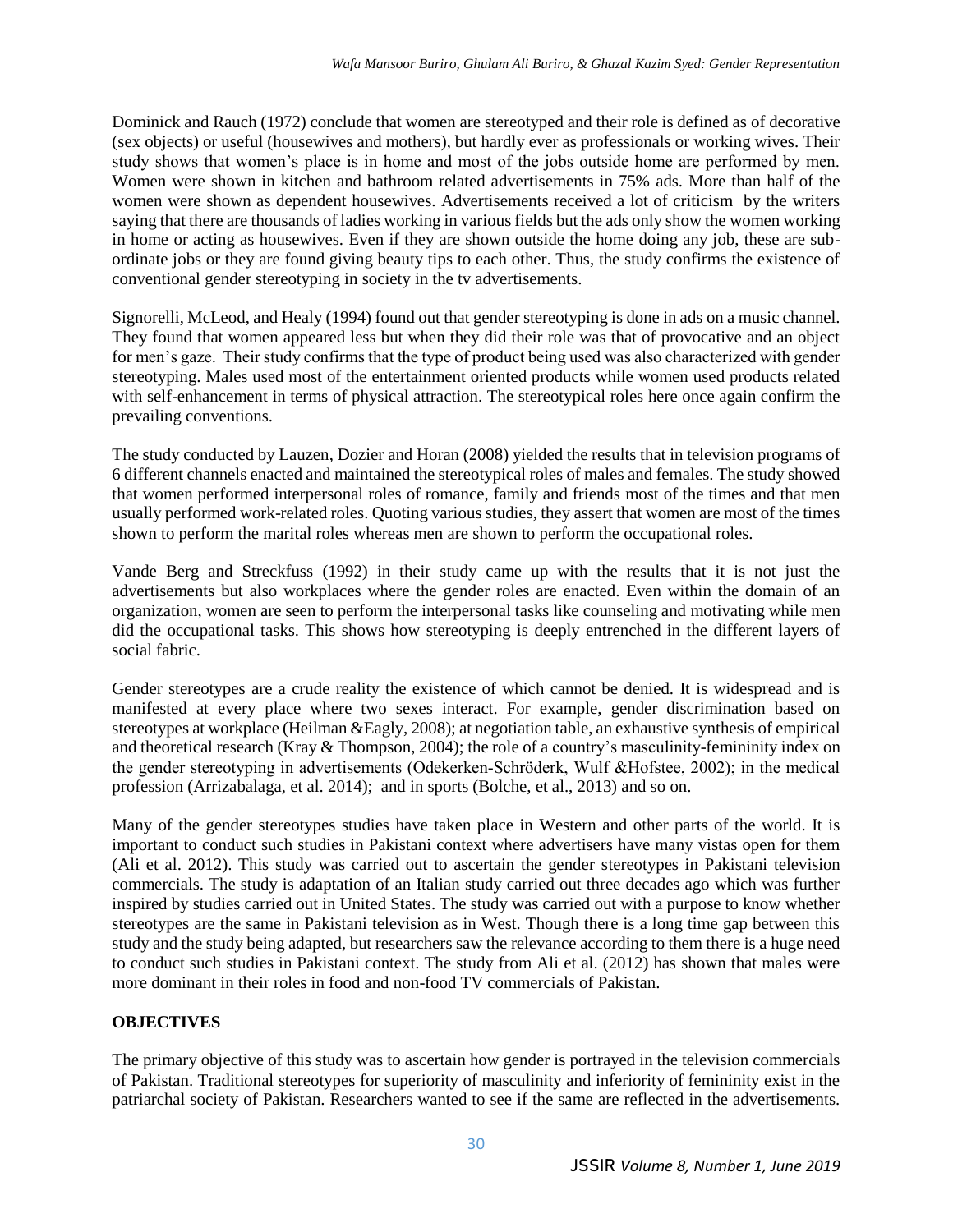Then the aim was to compare the results of studies primarily with the model study, Furnham and Voli (1989) and other studies carried out in varying contexts of the world.

### **RESEARCH QUESTIONS**

- **1.** How is represented in the television commercials of Pakistan?
- **2.** How the males and females are represented in the television commercials of Pakistan from the perspective of gender, role, location, reward, and argument?

#### **METHOD Procedure**

Unlike Furnham and Voli (1989) who focused on one TV channel and divided their analysis of advertisement to different time sections of the channel, this study extracted its sample from YouTube. The reason behind doing it was that the commercials are displayed at various Pakistani channels at different timings. The focus was not on the channels but on the commercials. Initially 70 commercials were selected covering the following genres: outfits, cellular mobile networks, beverages, food, cosmetics, electric appliances, kitchen and bathroom products, banking and medical products. The central figure in the advertisement was the reference point for analysis. But twenty out of those seventy commercials did not clearly specify who was the central figure. . That is why such commercials were discarded and the analysis was done on the remaining fifty commercials. Following factors: gender, role, location, reward and argument.

The original study of Furnham and Voli (1989) analyzed eleven factors but researchers felt that in this study only five were more relevant. Further description of method of analysis is given in the following table: **Table 1.**

| *******  |                                    |  |  |  |
|----------|------------------------------------|--|--|--|
| Category | Sub-Category                       |  |  |  |
| Gender   | Male, Female                       |  |  |  |
| Role     | Dependent, Professional, Others    |  |  |  |
| Location | Home, Occupational, Leisure, Other |  |  |  |
| Reward   | Social approval, Self-enhancement, |  |  |  |
|          | Practical, Pleasure, Other         |  |  |  |
| Argument | Factual, Opinion, None             |  |  |  |

### **CODING**

Coding was done manually by the researchers looking at the number of advertisements at the hand. Initially, 70 advertisements were selected, but 50 were shortlisted for the analysis because 20 were not fit as they did not conform to the selection criteria of the advertisements which are as under:

Advertisements were marked on the basis of their recency, i.e. all the advertisements ranged from the last 05 years and not older than that. Secondly, they were all available at YouTube, a social website, and had been or still were a part of display on television channels. Third, all advertisements were recorded in Urdu language with a little code mixing of English. Fourth, only the central figures were to be analyzed for the study and all the other characters i.e. less important or minor ones were not deliberately made a part of analysis as it would have become a complexity and a cumbersome research work to do.

It is pertinent to mention here that in other studies of the same sort, in other countries, a huge chunky number of advertisements were taken. However, in current study, the researchers had initially opted at selecting like number of advertisements but soon after 50, researchers had reached a saturation point and things were being repeated across all the ads, therefore, researchers had to stop there and compile the results.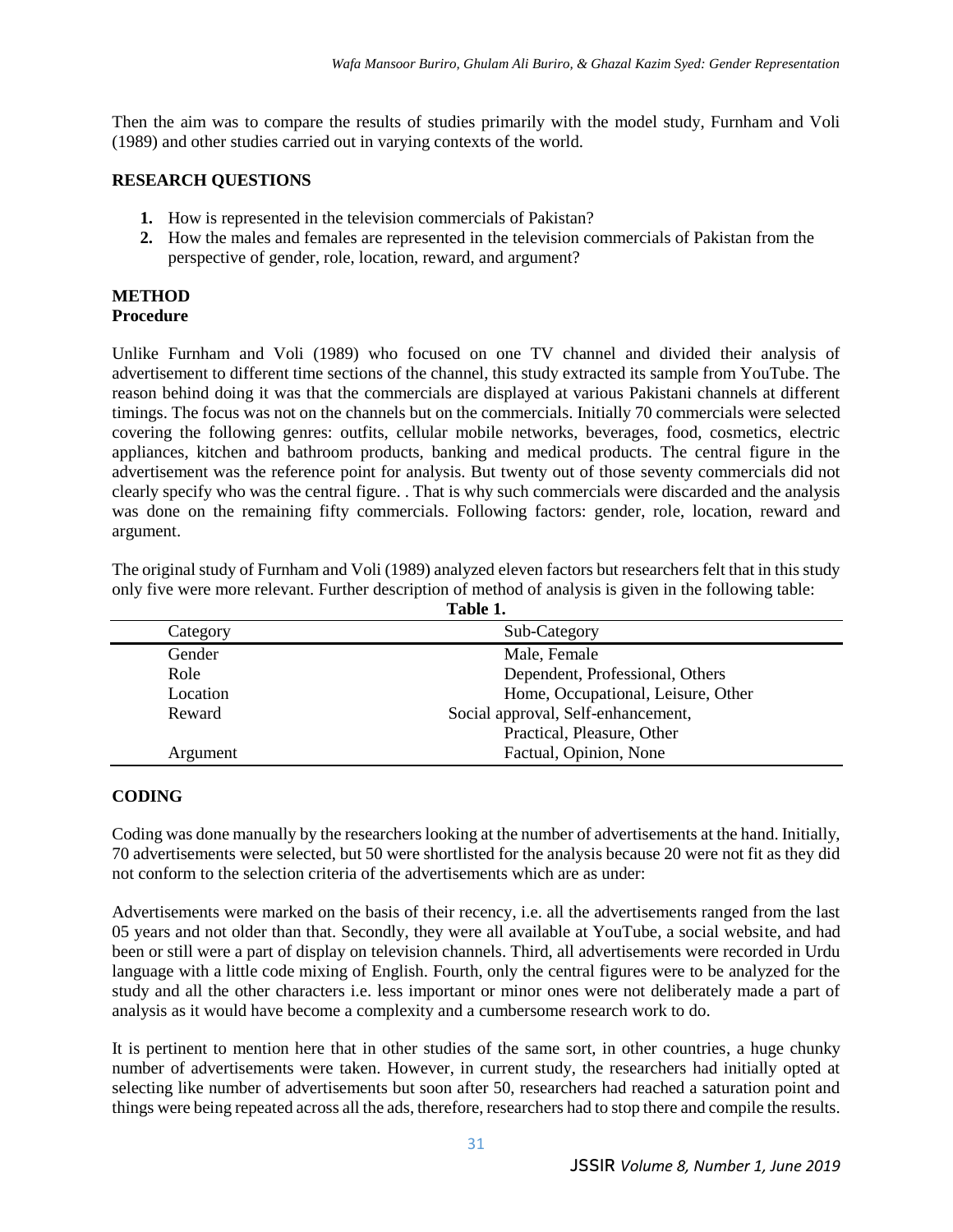### **RESULTS**

### **Gender: Central figure**

In this category, men outnumbered women i.e. males 54% and females 46%. This was the division of representation of two genders as central figures which is quite a reflection of the recent census of Pakistan in 2017 [\(http://www.pbscensus.gov.pk/\)](http://www.pbscensus.gov.pk/) in which males have outnumbered females as the statistics according to Pakistan Bureau of Statistics stand like there are 51% men (106,449,322) and 48.76% women (101,314,780). So, results in this category conform majorly to the census results.

#### **Role**

Table 2: Percentage of males and females in performing various roles in advertisement

| Role            |    | <b>Male</b> | Female     |  |
|-----------------|----|-------------|------------|--|
|                 |    | Percentage  | Percentage |  |
| 1. Dependent    |    | 0%          | 14%        |  |
| 2. Professional | 12 | 24%         | 8%         |  |
| 3. Other        | l6 | 32%         | 22%        |  |

Not surprisingly, no men were shown as dependent. However, on the contrary, women were shown to be dependent on a significant level. Secondly, and again not surprisingly, more men then women were shown to be the part of professional roles. In other categories came the roles like a biker or a guy outside or a girl in shopping mall performing miscellaneous roles, even there, women were outnumbered by men as shown in Table 2.

### **Location**

Table 3: Locations which men and women were shown performing their respective roles.

| Location          |    | Male       |  |   |    | Female     |  |
|-------------------|----|------------|--|---|----|------------|--|
|                   |    | Percentage |  | n |    | Percentage |  |
| 1. Home           | 13 | 26%        |  |   |    | 28%        |  |
| 2. Occupational 5 |    | 10%        |  |   | 4% |            |  |
| 3. Leisure        |    | 4%         |  |   |    | 6%         |  |
| 4. Other          |    | 14%        |  |   |    | 4%         |  |

The results again are somewhat surprising, only this time, because the percentage in location is the same. Normally, men are shown more outside, but in this case, there is almost a symmetry between males and females percentage in home location as is seen in Table 3. In the similar manner is the representation of males and females in leisure places. It can be inferred that the stereotypes regarding these two locations have seen a shift in at least urban part of the country as almost all the advertisements were shot in urban settings. However, stereotypes are confirmed in occupational and other locations such as market etc. that males have more representation than women.

### **Reward**

Table 4. Percentage of males and females getting the types of reward by using products in advertisements Reward type **Male** Male **Female** Female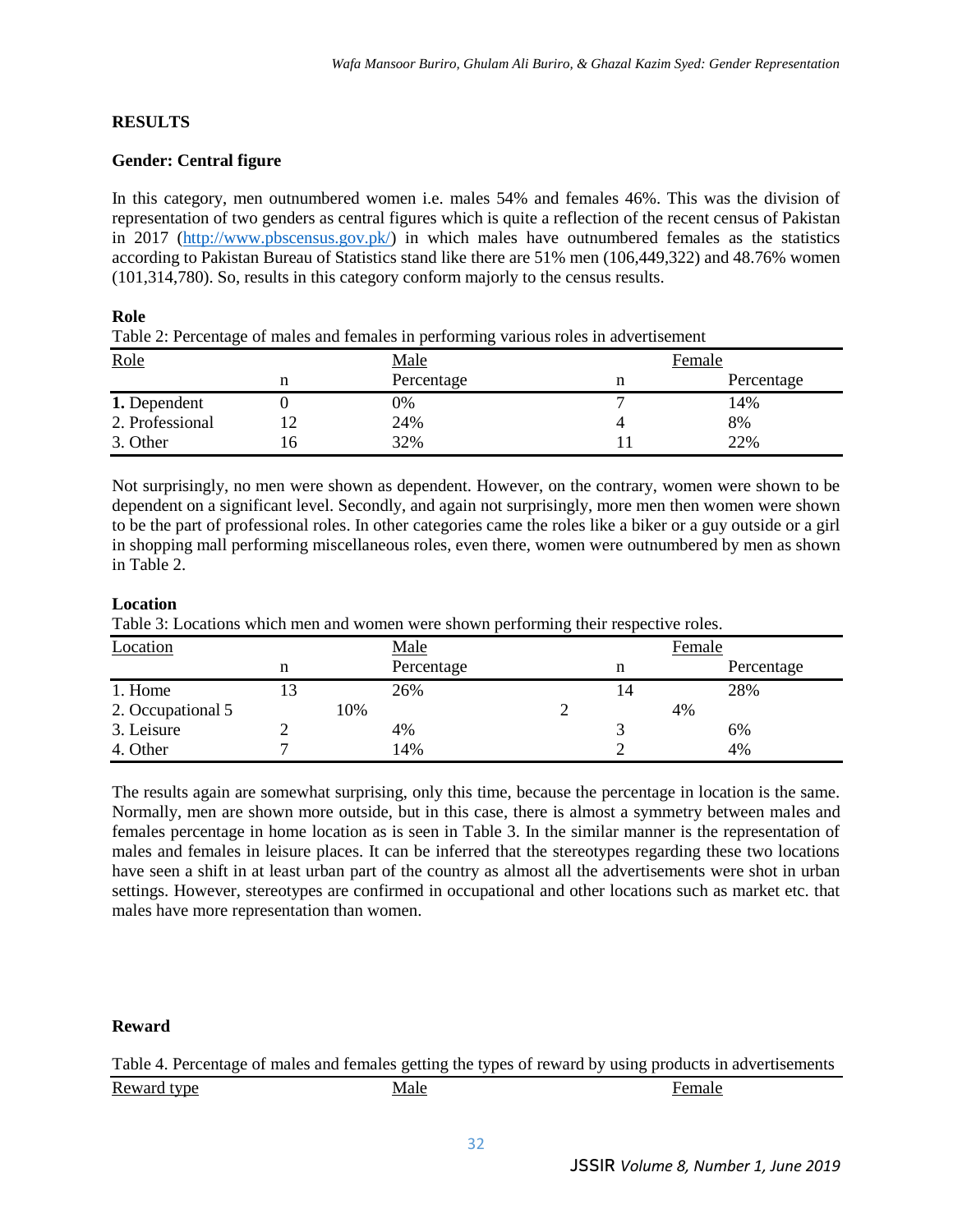|                     | Percentage | n | Percentage |
|---------------------|------------|---|------------|
| 1. Social approval  | 12%        |   | 12%        |
| 2. Self-enhancement | 6%         |   | 8%         |
| 3. Practical        | 12%        |   | 14%        |
| 4. Pleasure         | 6%         |   | 2%         |
| 5. Other            | 18%        |   | 10%        |

It is interesting to note that in almost all categories, males and females were getting similar rewards. Social approval is when by supporting the product, the central figure gets accepted positively by other social members e.g. family, neighbors, etc. However, women were represented more timid and unacceptable prior to reward; albeit men were already accepted, the reward just intensified that acceptance. Self-enhancement is a type of reward when central figure gets a benefit from a product e.g. health, beauty, etc. In this category, women were seen using beauty products so as to be better objects and center of attention for men and women. Men, however, appeared in health-related rewards. Thirdly, practical reward refers to benefit at home or in finance, for instance, benefit in bank account or saving of money by buying a product. Men were shown extracting more pleasure as reward and other miscellaneous rewards more than women.

### **Argument**

| Table 5. Percentage of males and females presenting types of argument in favor of product |  |  |  |
|-------------------------------------------------------------------------------------------|--|--|--|
|                                                                                           |  |  |  |

| <b>Argument</b> |  |     | <u>Male</u> |    | Female |     |            |
|-----------------|--|-----|-------------|----|--------|-----|------------|
|                 |  |     | Percentage  |    | n      |     | Percentage |
| 1. Factual      |  |     | 8%          |    |        |     | 10%        |
| 2. Opinion      |  |     | 14%         |    |        |     | 16%        |
| 3. None         |  | 32% |             | 1Ψ |        | 20% |            |

Argument refers to the type of justification central figures presented in support of their product. Factual referred to rational arguments, here, and astonishingly, women are seen more rational than men; opinionated arguments however are subjective and here women are slightly more in number conforming to traditional stereotypes. However, breaking stereotypes, men are represented as more silent and passive in this category than women. In the category of arguments, women are winning the game and challenging the stereotypes.

## **DISCUSSION**

In a study based in Turkey, it is shown that more than half of the gender represented in television advertisements are women (53%). In other studies like McArthur and Resko (1975), Mazzella, et al. (1992), Neto & Pinto (1998), and others, it is clearly shown in different countries and contexts that men appear more in advertisements. However, in (Valls-Fernández & Martínez-Vicente, 2007) the gender representation is almost exactly equal for men and women.In the context of South African television commercials (Luyt, 2011), men appeared more than women in the advertisements as possessing the central role (55%). In a study (Paek et al., 2011) conducted throughout seven countries i.e. Brazil, Canada, China, Germany, South Korea, Thailand, and the United States; it was deduced after extensively and exhaustively analyzing the television advertisements that men appeared in more number than women.In the seminal study (Furnham &Voli, 1989) we are modelling, the males appeared twice as much than women did. Results of this study are in conformity with most of the studies cited here. Men outnumber women, but not significantly and at the same time reflecting the general division of males and females in recent census in Pakistan.

Talking about gender roles, the famous psychologist, Lacon (1975) says that it is the gender-roles assigned in childhood that culminate into the gender identity, and this proposition actually rejects the idea of an innate or in-born gender type. Gender roles are one of the most studied aspects of gender in advertisement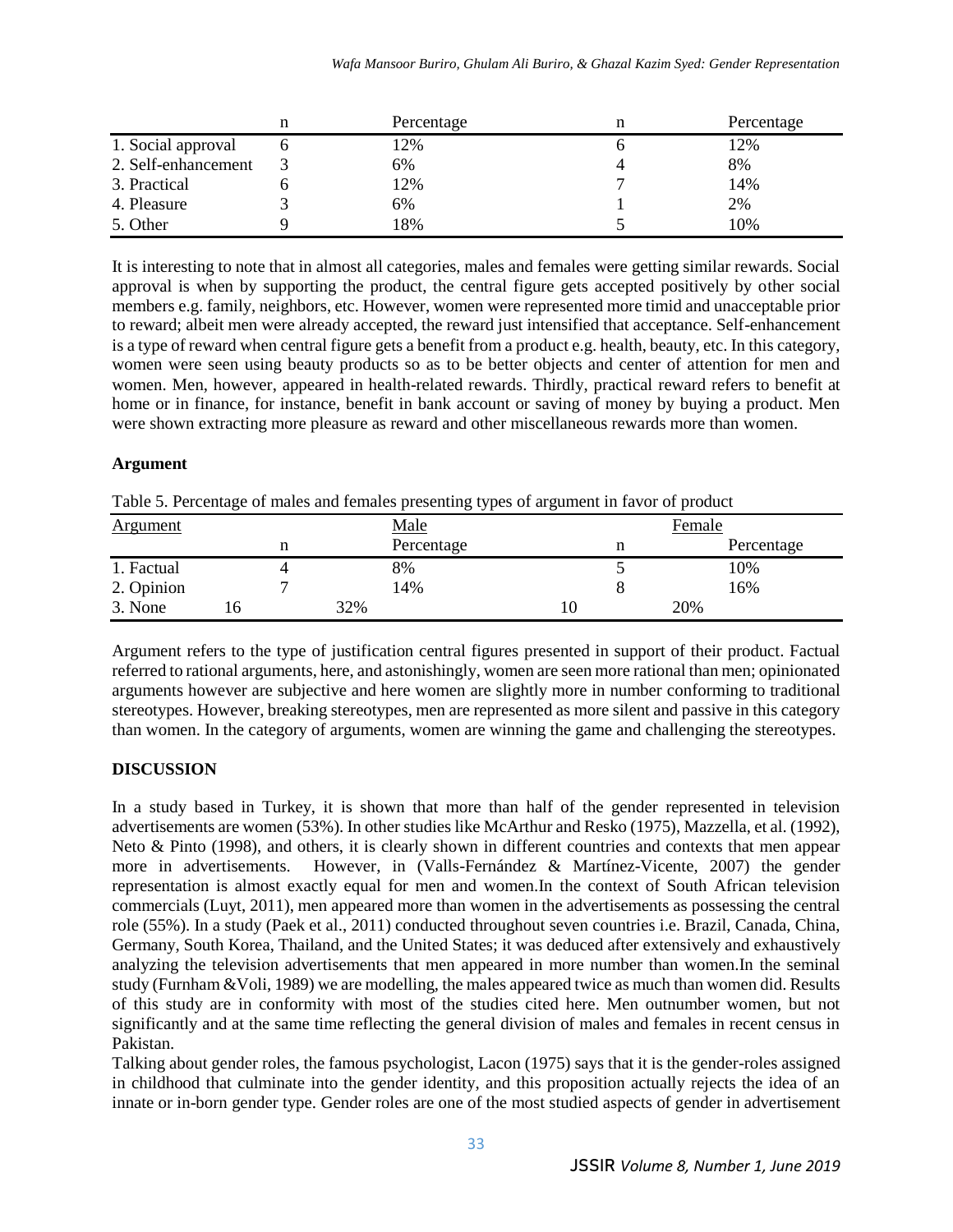and there are a number of meta-analyses available for them e.g. (Collins, 2011; Eisend, 2010; Paek, Nelson, &Vilela, 2011) and many more. This is an area which has been widely researched all over the world. For example, in one study based in Korean context, advertisements reflected that Korean women in advertisement were shown as young (48.2%), dependent (37.5%) and as nurturing children (12.1%) (Kim & Lowry, 2005).In one other study set in German context (Döring&Pöschl, 2006), women are shown to be more feminine and delicate in mobile advertisements so as to attract more audience towards the products.A study conducted in Turkey (Uray&Burnaz, 2003) reverberated the same story i.e. the traditional gender stereotypes are prevalent in the Turkish television advertisements and the roles are assigned to men and women accordingly. It is well-known that Turkey largely is a patriarchal society where women are treated more as objects than free beings. In a study carried out in Spanish context (Valls-Fernández & Martínez-Vicente, 2007) women are represented more for beauty products, childcare roles and they performed more house chores than men, as also shown in this study as well and men are given roles related to automobiles and other outdoor and more professional tasks. Peak et al. (2011) also point out in their study conducted across seven countries that men appeared in more dominant roles than women.Furnham and Voli (1989) also found the same thing i.e. women were portrayed performing dependent roles and men were depicted carrying out more professional roles. In Pakistani context, in the light of this study, story is the same. Women are portrayed as more dependent and less professional than men. Therefore, this study conforms the universally practiced stereotypes of role-assignment in advertisements.

In a study conducted in Spanish context (Valls-Fernández & Martínez-Vicente, 2007), when it came to location or the setting of representing gender, women were shown more in domestic settings; men on the other hand were shown in rather more professional and official settings. This is in confirmation with our study too. In South African context, too (Luyt, 2011) men were shown often more away from home and in professional settings. On the contrary, women were seen in domestic location and especially in Kitchen most of the times.Furnham and Voli (1989) confirm that women were shown in highly more domestic settings and men on the other hand were shown in professional and corporate settings. But, they found roughly the same percentage of men and women performing things in leisure settings. However, in current study, some of the stereotypes have been broken such as exactly equal percentage of men and women are located in home settings. This comes as an emancipatory step. However, in other locations, stereotypical assigning of settings is repeated.

In a study conducted by Luyt (2011) in South African television commercials context, women were shown more with beautification and self-enhancement products and men, on the contrary, were shown in products which got more social approval and were indulged in more practical activities such as banking, marketing, finance, automobiles, etc. Furnham and Voli (1989) however find out that women were getting more rewards in shape of social approval. In this study, however, rewards for both males and females across all categories were almost the same. This again is an emancipatory finding as equality is being observed in this aspect.

As far as the types of arguments are concerned, Furnham and Voli (1989) observed that men were represented as giving more rational and factual arguments and women, on the other hand, were represented as giving more opinion-based arguments or they did not give any argument at all. In this study, however, breaking the stereotypes, women have given more factual arguments, but at the same time keeping the stereotypes intact by giving more opinionated and subjective arguments. But, last not the least, there is another revolutionary finding as men are seen giving no arguments more often than women, which is in contradiction with prevalent stereotype that men tend to give more arguments than women.

### **CONCLUSION**

34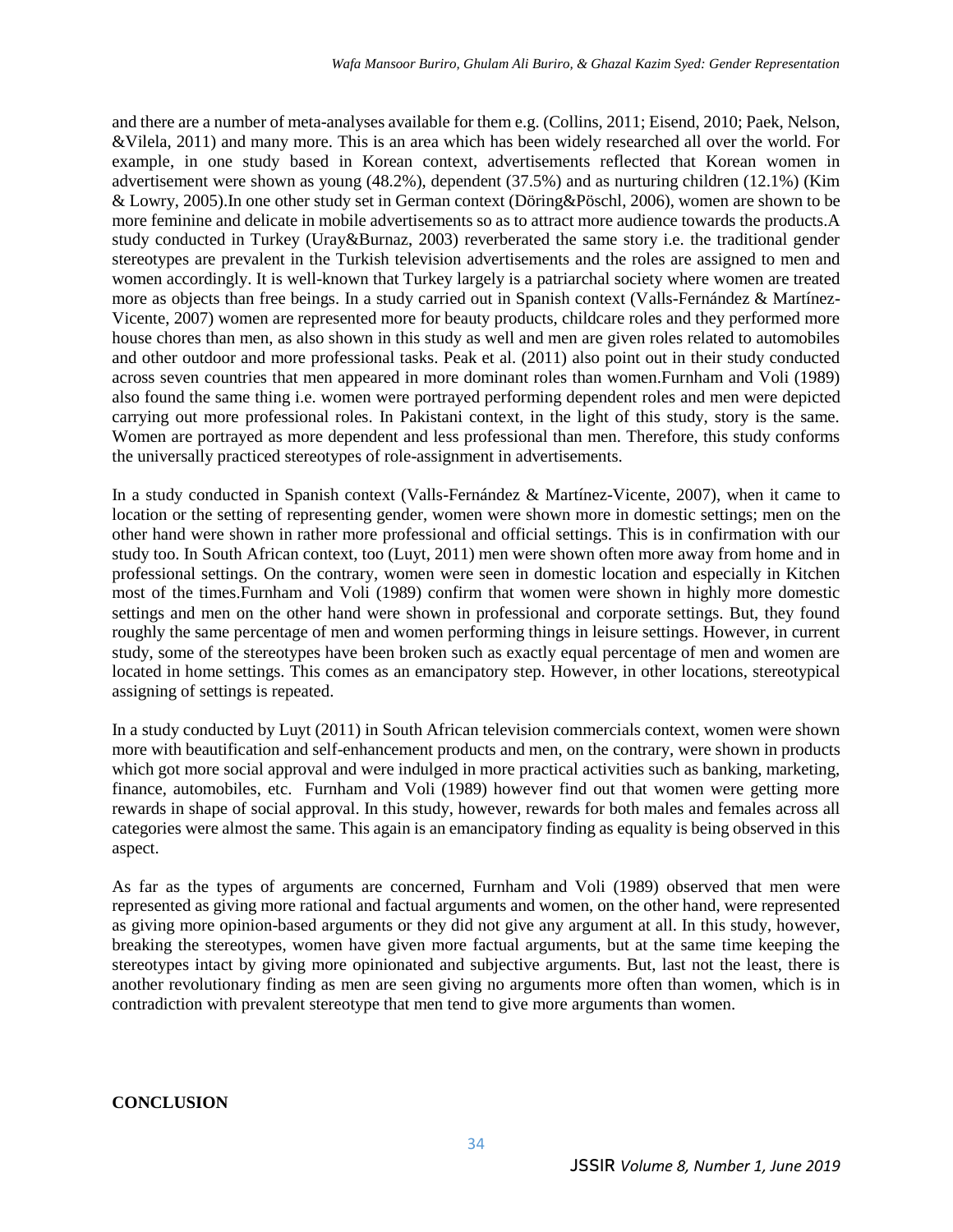The results of this study have been largely a confirmation to universal trends of depicting social patriarchal stereotypes in advertisements. However, a few emancipatory changes were observed in terms of home location, reward and factual arguments. Along with that, astonishingly, there were hardly any differences in central figures. However, more women were shown in beauty products.As was expected by the researchers, no man at all was shown dependent. Women were shown to be dependent. More men were shown in professional roles rather than women. And even in the professional roles, women were doing home duties along with performing their stereotypical jobs such as doctor.In other roles, women were accompanying men as the objects of beauty or attraction. All in all, where status-quo is being maintained in advertisements, some positive changes are occurring at various levels.

### **RECOMMENDATIONS AND DIRECTIONS FOR FUTURE RESEARCH**

The researchers who aspire to take up this research problem for their critical inquiry should analyze the television commercials from the perspective of as many models and perspectives as possible. There should be a meta-study on the various trends in television advertisements over the period of last fifty or more years. Such kind of studies will make it easier for researchers in local context to compare the findings of their studies with the past trends. This comparative analysis will guide the theory in more robust manner.

This study only looked at the representation qualitatively. A large-scale study with a huge data size is required to gauge quantitatively the amount of stereotyping and kind of gender representation.There are many other media on which the model used in this study can be applied such as dramas, movies, radio programs, Vlogs, vines, memes, documentaries, news casting, reporting, talk shows, and so on.

#### **REFERENCES**

- Ali, A., Ali, R., Kumar, D., Hafeez, M. H., & Ghufran, B. (2012). Gender role portrayal in television advertisement: Evidence from Pakistan. *Information Management and Business Review 4*(6), 340- 351.
- Arrizabalaga, P., Abellana, R., Viñas, O., Merinoe, A., &Ascaso, C. (2014). Gender inequalities in the medical profession: Are there still barriers to women physicians in the 21<sup>s</sup> century? *Gaceta Sanitaria,* 28(5), 363-368.
- Bem, S. L. (1981). Gender schema theory: A cognitive account of sex typing. *Psychologica Review,* 88(4), 354-364.
- Boiché, J., Plaza, M., Chalabaev, A., Guillet-Descas, E., &Sarrazin, P. (2013). Social antecedents and consequences of gender-sport stereotypes during adolescence. *Psychology of Women Quarterly, 38*(2), 259-274.
- Collins, R. L. (2011). Content Analysis of Gender Roles in Media: Where Are We Now and Where Should We Go? *Sex Roles*, *64*(3), 290–298. https://doi.org/10.1007/s11199-010-9929-5
- Connell, R. W. (1993). The big picture: Masculinities in recent world history. *Theory and society*, *22*(5), 597-623.
- Dominick, J. R. and Rauch, G. E. (1972). The image of women in network TV commercials. *Journal of Broadcasting,* 16(3), 259-266.
- Döring, N., &Pöschl, S. (2006). Images of men and women in mobile phone advertisements: A content analysis of advertisements for mobile communication systems in selected popular magazines. *Sex Roles*, *55*(3–4), 173–185. https://doi.org/10.1007/s11199-006-9071-6
- Eisend, M. (2010). A meta-analysis of gender roles in advertising. *Journal of the Academy of Marketing Science*, *38*(4), 418–440. https://doi.org/10.1007/s11747-009-0181
- Furnham, A., &Voli, V. (1989). Gender Stereotypes in Italian Television Advertisements *Journal of Broadcasting & Electronic Media*, *33*(2), 175–185. https://doi.org/10.1080/08838158909364071
- Heilman, M. E., &Eagly, A. H. (2008). Gender stereotypes are alive, well, and busy producing workplace discrimination*. Industrial and Organizational Psychology*, 1, 393–398.